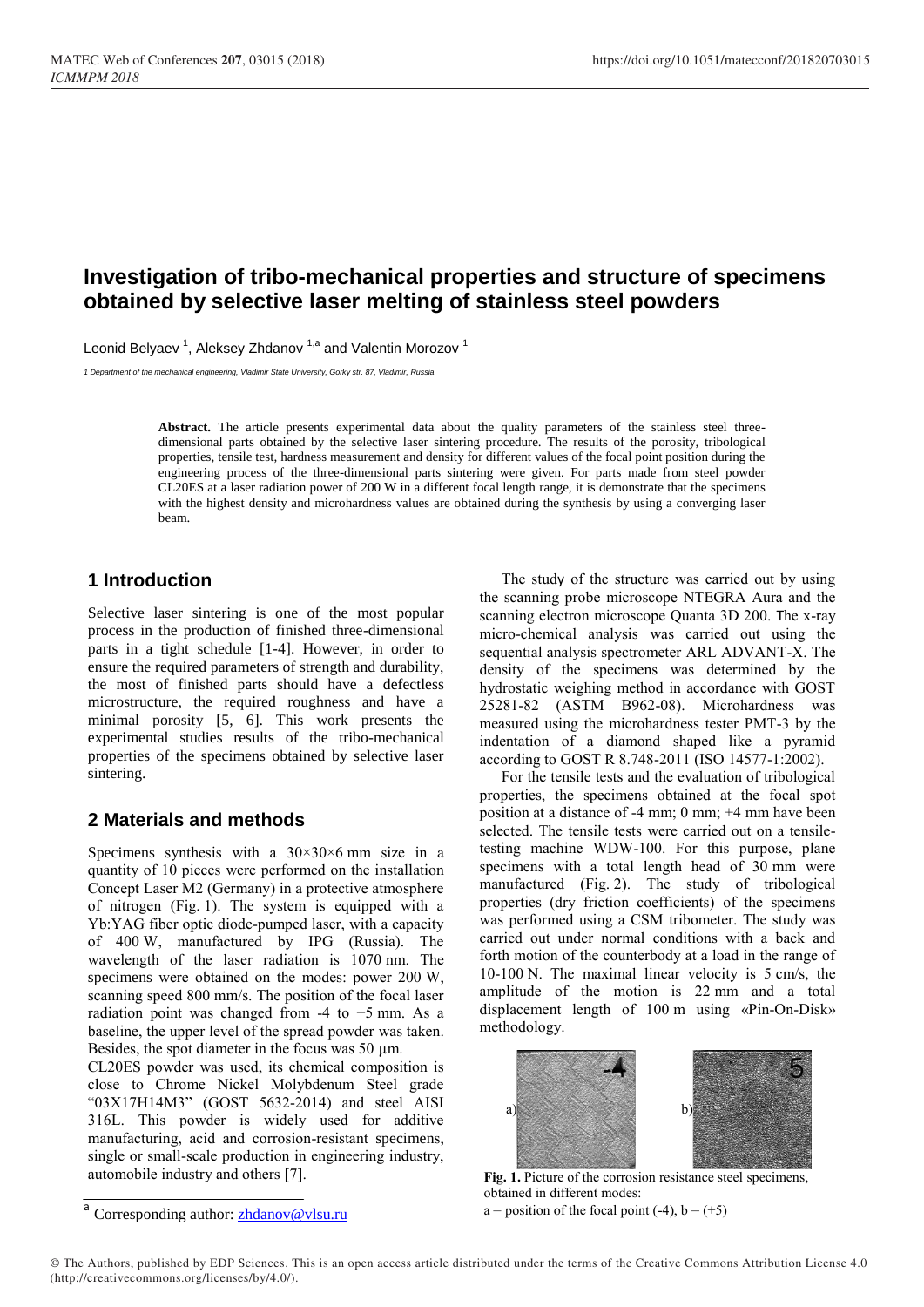

**Fig. 2.** Examples of dog bone shaped specimens after tensile tests

### **3 Results and discussion**

Fig. 3 shows the image of the CL20ES steel powder in initial state obtained with the scanning electron microscope. On the surface of the particles there are satellites, which can reduce the fluidity and stability of bulk density. The investigated steel powders are polycrystals with an average diameter of about 30 μm and a microhardness 239HV.



**Fig. 3.** Steel powder particles of corrosion resistant steel CL20ES (a) and their distribution by size (b)

The results of the comparative x-ray micro-chemical analysis of individual steel powder particles and the chemical composition of the powder according to the manufacturer's data are presented in Table 1. As studies have shown, the content of alloying components in individual steel powder particles differs slightly and corresponds to the composition declared by the manufacturer.

Figure 4 shows the optical images of the specimen at different magnifications, from the CL 20ES powder in its various regions. As the analysis of the microstructure of the specimen shows, the specimen is uniform, with small pores.



**Fig. 4.** Optical images of a section of a bulk specimen synthesized from a CL20ES powder: I - the central region and II - the edge region, with different magnification: a) - 1000x, b) - 5000x

During layered laser synthesis, a porous structure with a low density of  $7.15$  g/cm<sup>3</sup> was formed (Fig. 4). Pores in the form of irregularly shaped cavities with a length of up to 600 μm. When measuring the microhardness, the pore size significantly exceeds the diameter of the indentation. Therefore, the microhardness was measured at the metal sites between the pores.

Reducing the position of the focal point leads to a decrease in the diameter of the spot, an increase in the power density of the laser radiation, and the formation of an alloy with a higher density (Fig. 5).

The points are the measured values of the microhardness of the specimens, the line is the



**Fig. 5.** Dependence of specimen density on the position of the focal point

**Table 1.** Chemical composition of corrosion resistant steel powder CL20ES

|                         | Percentage composition of elements by mass |                  |                 |                  |                 |  |
|-------------------------|--------------------------------------------|------------------|-----------------|------------------|-----------------|--|
|                         |                                            |                  | Mn              |                  | Mo              |  |
| Microchemical analysis  | $0.68 \pm 0.12$                            | $18.53 \pm 0.19$ | $1.65 \pm 0.12$ | $12.17 \pm 0.30$ | $2.30 \pm 0.88$ |  |
| Manufacturer's data [8] |                                            | 18.5<br>16.5     |                 | 10.0.<br>13 O    |                 |  |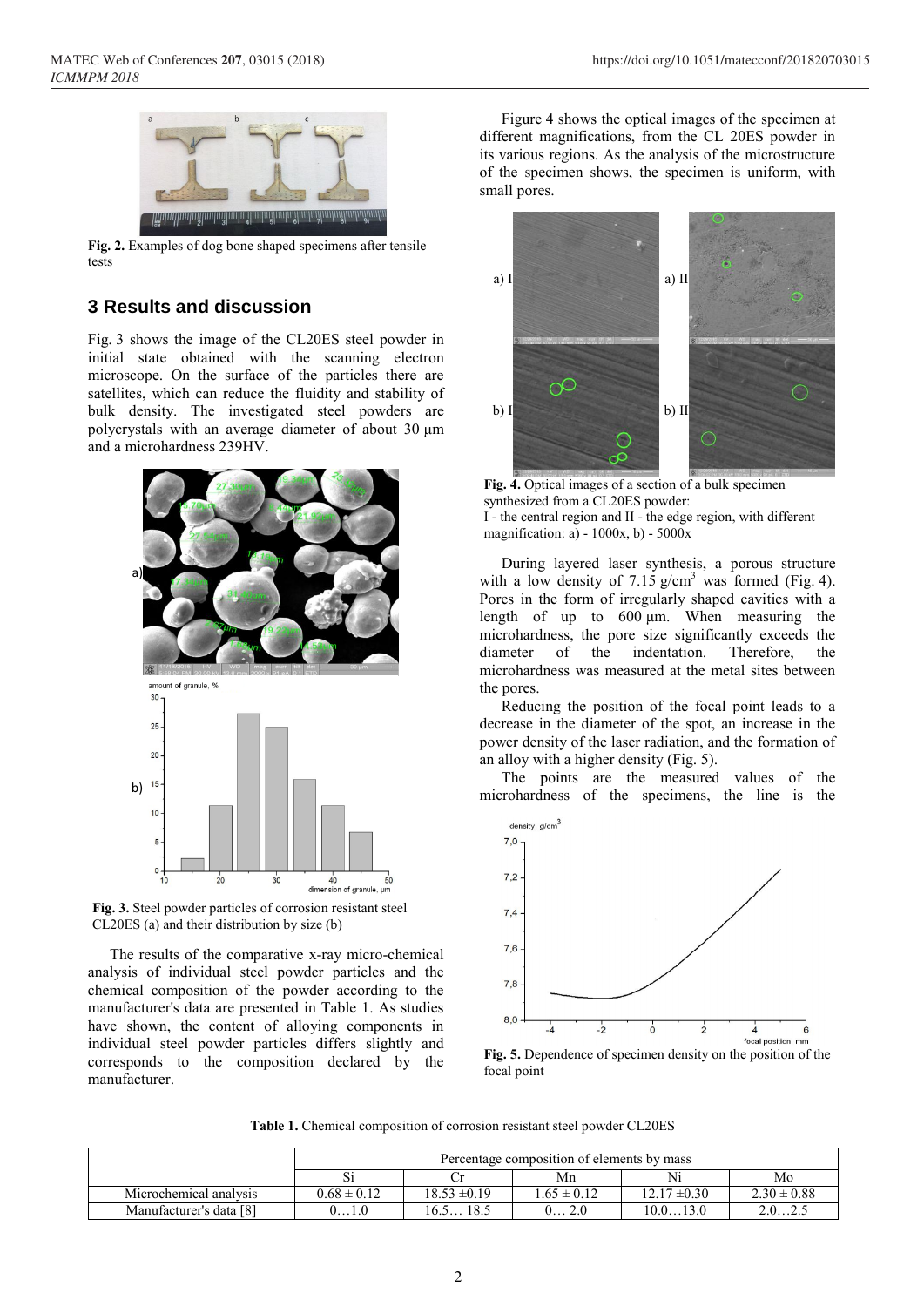approximation of the experimental data on the Boltzmann function using the computer program Origin. An abrupt change in the microhardness is observed when the laser treatment scheme is changed (Fig. 6). When melting steel powder particles with a converging laser beam, a high density and microhardness structure is formed at 400...500 MPa higher than when melting the steel powder particles with a divergent beam.



position of the focal point

When focusing laser radiation above the surface to be treated or under it, different mechanisms occur for the formation of a recrystallized layer. In the case of surface treatment with a converging beam of radiation (Fig. 7, a), the power density in the upper parts of the steel powder particles is lower than in the lower ones. As a result, the melt crystallizes sequentially. Conditions are created for the formation of a dense without porous structure with high hardness. An inverse situation is observed in the case of surface treatment by a divergent beam (Fig. 7, b).



**Fig. 7.** Processing schemes:

a - melting of steel powder particles with a converging beam, b - melting of steel powder particles by a divergent beam

Images of the structure of the specimens at different positions of the focal point are used in Figure 8.

The pore sizes are shown in Table 2. The power density on the protruding parts of the steel powder particles is greater than in the depressions. The upper part of the powder layer begins to melt and crystallize earlier than the lower part. As a result, a porous material with a low hardness is formed.

**Table 2.** Pore sizes in specimens obtained at different positions of the focal point

| Focal point position | Pore size, $\mu$ m |     |  |
|----------------------|--------------------|-----|--|
|                      | mın                | max |  |
|                      | 7.23               |     |  |
|                      | 0.72               |     |  |
|                      |                    |     |  |
|                      |                    |     |  |

During the tensile tests, "stress-strain" diagrams have been obtained for the studied specimens (Fig. 9). And also a comparison of the above characteristics with the characteristics of a similar curve for the casted and hot rolled reference steel of Chrome Nickel Molybdenum Steel grade "03Х17Н14М3".



**Fig. 9.** Stress-strain diagram for dog bone shaped specimens obtained at different positions of the focal point: 1 - +4 mm, 2 - 0 mm and 3 -  $+4$  mm.

The analysis of these diagrams shows that the obtained "stress-strain" curves are qualitatively similar to the same curve for the casted and hot rolled reference steel of Chrome Nickel Molybdenum Steel grade "03Х17Н14М3". Rupture occurs at the following load values: 534.6 MPa; 778.8 MPa and 699.6 MPa for specimens placed at the focal point +4 mm; 0 mm and - 4 mm respectively.

Below the graphs of coefficients of friction obtained for back and forth motion of the counterbody and the



**Fig. 8.** Optical images of a section of a bulk specimen synthesized from a CL 20ES powder at a different position of the focal point